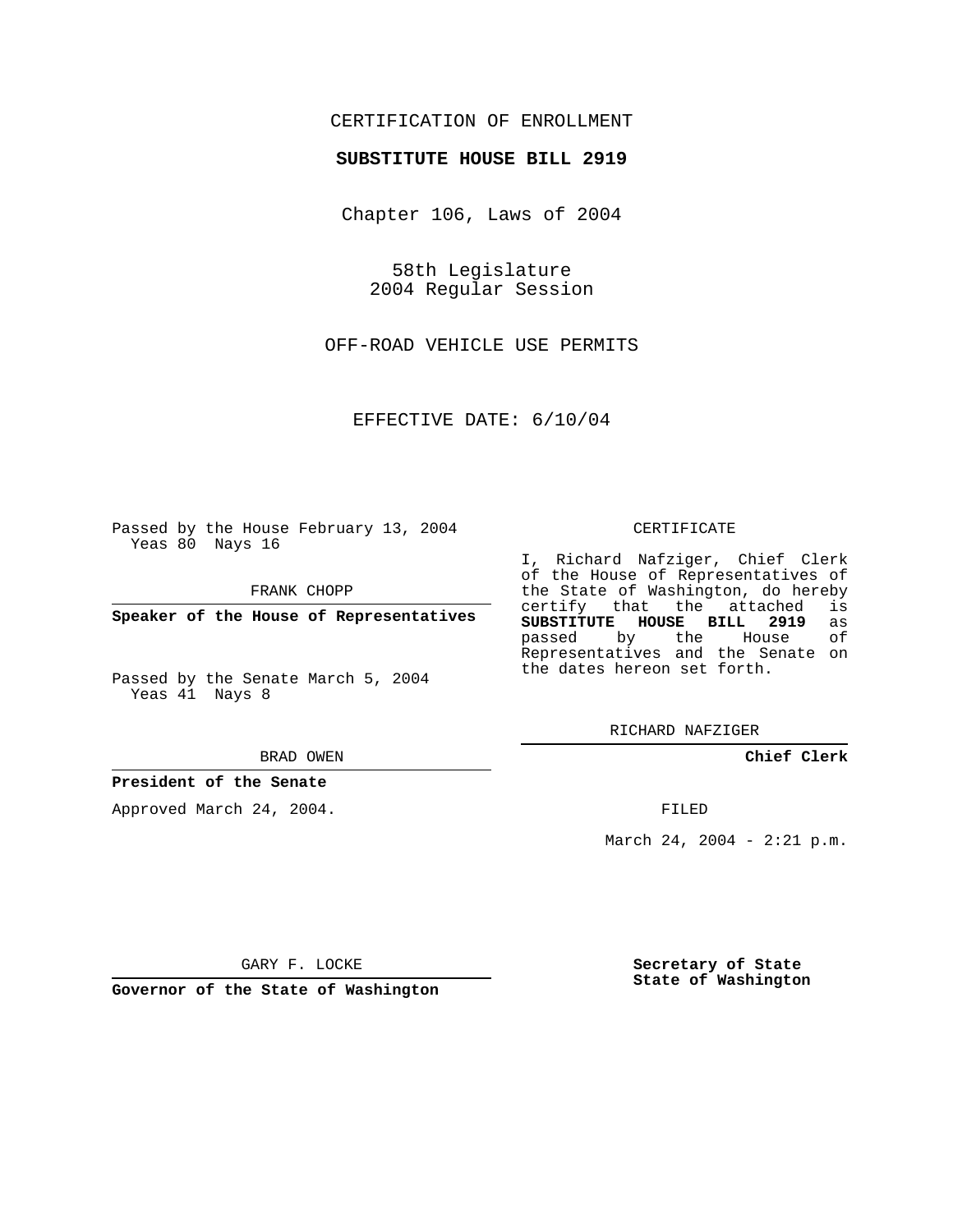# **SUBSTITUTE HOUSE BILL 2919** \_\_\_\_\_\_\_\_\_\_\_\_\_\_\_\_\_\_\_\_\_\_\_\_\_\_\_\_\_\_\_\_\_\_\_\_\_\_\_\_\_\_\_\_\_

\_\_\_\_\_\_\_\_\_\_\_\_\_\_\_\_\_\_\_\_\_\_\_\_\_\_\_\_\_\_\_\_\_\_\_\_\_\_\_\_\_\_\_\_\_

Passed Legislature - 2004 Regular Session

# **State of Washington 58th Legislature 2004 Regular Session**

**By** House Committee on Fisheries, Ecology & Parks (originally sponsored by Representatives Condotta, Cooper and Hinkle)

READ FIRST TIME 02/10/04.

 1 AN ACT Relating to off-road vehicle use permits; amending RCW 2 46.09.070; and creating a new section.

3 BE IT ENACTED BY THE LEGISLATURE OF THE STATE OF WASHINGTON:

 4 **Sec. 1.** RCW 46.09.070 and 2002 c 352 s 1 are each amended to read 5 as follows:

 (1) Application for annual or temporary ORV use permits shall be made to the department or its authorized agent in such manner and upon such forms as the department shall prescribe and shall state the name and address of each owner of the off-road vehicle.

 (2) An application for an annual permit shall be signed by at least 11 one owner, and shall be accompanied by a fee of  $((f\text{-}i\text{-}ve))$  eighteen dollars. Upon receipt of the annual permit application and the application fee, the off-road vehicle shall be assigned a use permit number tag or decal, which shall be affixed to the off-road vehicle in a manner prescribed by the department. The annual permit is valid for a period of one year and is renewable each year in such manner as the department may prescribe for an additional period of one year upon 18 payment of a renewal fee of ((five)) eighteen dollars.